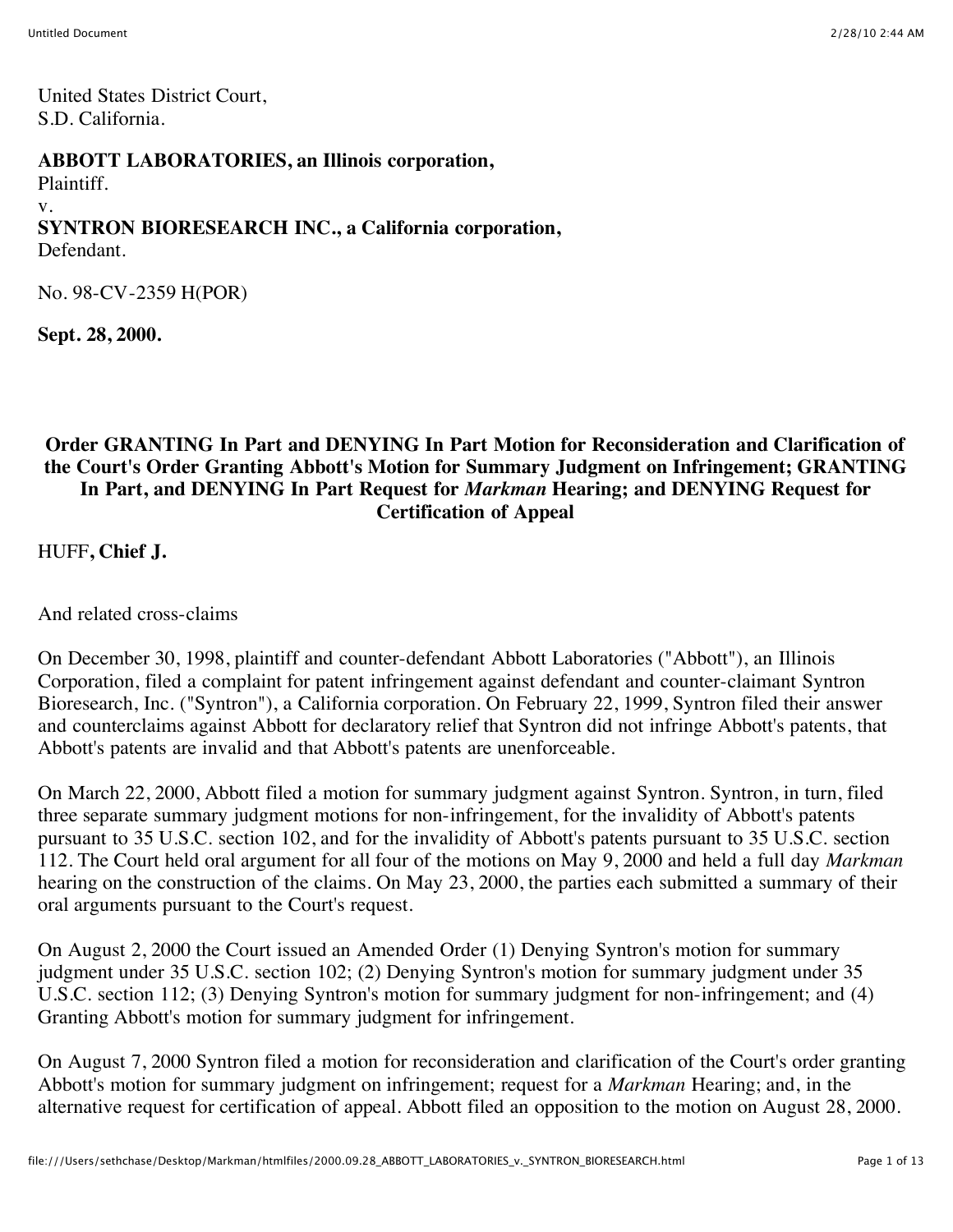That same day the Court held a pre-trial conference with the parties. On September 1, 2000 Syntron filed a reply in support of its motion. The Court held oral argument on the motions on September 15, 2000 and conducted an additional *Markman* hearing to construe the claims.

#### **I. Motion for Reconsideration**

A motion for reconsideration is "appropriate if the district court (1) is presented with newly discovered evidence, (2) committed clear error or the initial decision was manifestly unjust, or (3) if there is an intervening change in controlling law." *See* School Dist. No. 1J. Multnomah County v. ACandS, Inc., 5 F.3d 1255, 1263 (9th Cir.1993).

Syntron bases its motion for reconsideration on clear error and manifest injustice. Abbott argues that Syntron has failed to show clear error or manifest injustice given the ample time and opportunity it had to prepare its arguments in the case. In addition, Abbott argues that a motion for reconsideration is improper because Syntron has not shown "what new or different facts and circumstances are claimed to exist which did not exist, or were not shown, upon such prior application" as required by Civil Local Rule 7.1(i). However, when defendants bring a motion based on clear error and manifest injustice, they need not present evidence of new facts. Parker v. United States, 1996 WL 756966, (S.D.Cal., 1996) ("As plaintiffs here present no new facts and do not claim that there were any intervening changes in the existing law, the court interprets their claim to be that the Order ... was one of clear error and/or manifestly unjust."). The Court will review Syntron's motion for reconsideration based on the grounds of clear error and manifest injustice.

#### **II. Claim Construction**

Syntron argues that the Court's interpretation of the meaning of Claim 22 and reliance on the declaration of Dr. Harlow during the summary judgment proceedings was both erroneous and unjust. Abbott contends that the Court followed proper standards for claim construction. The Court agrees with Abbott.

When construing the terms of a patent, the Court must first turn to "intrinsic evidence." Intrinsic evidence includes the claim itself, the specification, and the prosecution history of the patent. Vitronics Corp. v. Conceptronic, Inc., 90 F.3d 1576, 1582 (Fed.Cir.1996). Established rules of claim interpretation require that the Court first consider the words of the claims themselves, "both asserted and unasserted, to define the scope of the patented invention." Id. at 1582. The words are generally given their customary and ordinary meaning. *Id.;* Hoechst Celanese Corp. v. BP Chemicals, Ltd., 78 F.3d 1575, 1578 (Fed.Cir.1996) (stating that in defining technical terms, the Court should interpret it "as having the meaning it would be given by persons experienced in the field of the invention"). However, the Court must follow the definition of terms intended by the patentee if his or her special definition is clearly delineated in the specification or file history. Vitronics Corp., 90 F.3d at 1583; Hoechst Celanese Corp., 78 F.3d at 1578.

The Court also considers the specification to determine whether the inventor has employed any terms or words in a manner that is inconsistent with their plain and ordinary meaning. Vitronics, 90 F.3d at 1582. However, the claims, not the specification, define the invention so "not everything expressed in the specification must be read into all the claims." Sjolund v. Musland, 847 F.2d 1573, 1581-82 (Fed.Cir.1988) (quoting Raytheon Co. v. Roper Corp ., 724 F.2d 951, 957 (Fed.Cir.1983)).

The Court also may review the prosecution history of the patent, if admitted into evidence. Vitronics, 90 F.3d at 1582. This history is "the complete record of all the proceedings before the Patent and Trademark Office, including any express representations made by the applicant regarding the scope of the claims." *Id.* It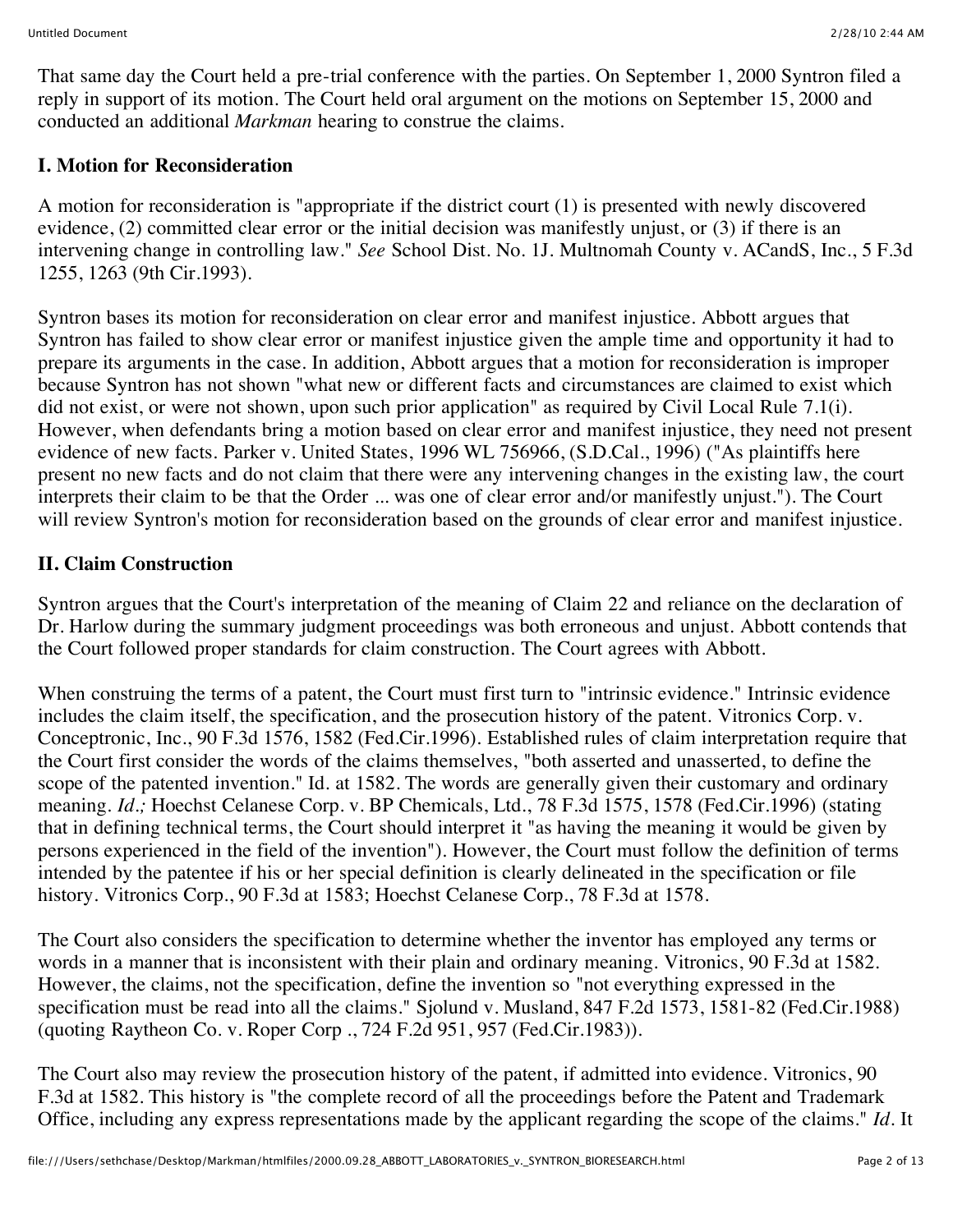also includes prior art which is cited in the file history. *Id.* at 1583.

The Court may resort to extrinsic evidence only if the intrinsic evidence is considered and there still remains some ambiguity as to the scope or meaning of the claim. *Id.* at 1583. This extrinsic evidence can include any evidence outside the patent and prosecution history such as prior art documents, dictionaries, technical treatises, articles, expert testimony, and inventor testimony. *Id.* at 1584. However, "extrinsic evidence in general, and expert testimony in particular, may be used only to help the court come to the proper understanding of the claims; it may not be used to vary or contradict the claim language." *Id.*

The Court set out the following standard in its August 2, 2000 Order:

In ascertaining the meaning of the patent claims, the Court must consider the claims, the specification, and the prosecution history. *See* Eastman Kodak Company v. Goodyear Tire & Rubber Company, 114 F.3d 1547, 1552 (Fed.Cir.1997). A Court may also look to expert testimony for such evidence as determining "how those skilled in the art would interpret the claims." *Id.* (quoting Markman v. Westview Instruments, Inc., 52 F.3d 967, 979 (Fed.Cir.1995) (en banc)); Aqua-Aerobic System, Inc. v. Aerators, Inc., 211 F.3d 1241, 1244 (Fed.Cir.2000).

*Aqua-Aerobic* makes clear that "[e]xpert testimony is often useful to clarify the patented technology and to explain its meaning through the eyes of experience, but it may not correct errors or erase limitations or otherwise diverge from the description of the invention as contained in the patent documents." *Aqua-Aerobic,* 311 F.3d at 1245 (citing Markman 52 F.3d at 981) ("Extrinsic evidence is to be used for the court's understanding of the patent, not for the purpose of varying or contradicting the terms of the claims.") Therefore, the Court followed proper standards during claim construction.

## **A. Interpretation of Claim 22**

Syntron argues that the Court relied on Dr. Harlow's declaration without first exhausting the intrinsic evidence or making a finding that the claims were ambiguous in light of the intrinsic evidence. The Court disagrees. Syntron notes, "when the intrinsic evidence is unambiguous, it is improper for a court to rely on extrinsic evidence such as expert testimony when construing disputed claim limitations." CAE Screenplates, Inc. v. Heinrich Fiedler GmbH & Co.K.G., 2000 WL 1199247, (Fed.Cir.) (citing Vitronics, 90 F.3d at 1583). In addition, Syntron asserts that by applying the proper rules of claim construction each of the elements of Claim 22 can be construed without resort to extrinsic evidence in such a manner that would preclude a finding of infringement by Syntron as a matter of law.

Abbott correctly contends that the Court followed proper claim construction procedure by first examining intrinsic evidence including the patents themselves and the prosecution history, and only citing to Dr. Harlow to confirm the Court's reading of the claims and bolster its understanding of the technology as viewed by those skilled in the art. As the Court followed proper claim construction, the Court denies the motion for reconsideration on this ground. The Court also denies Syntron's request for another *Markman* hearing. The Court has held two full day *Markman* claim construction hearings in this case. At each hearing, the Court considered the claim language, specifications, and prosecution history of both the '484 and '162 patents. Expert witnesses were not present at either hearing. Under the circumstances, another *Markman* hearing is unnecessary for construction of Claim 22.

In its motion for reconsideration, Syntron argues that the Court improperly held that the Abbott patents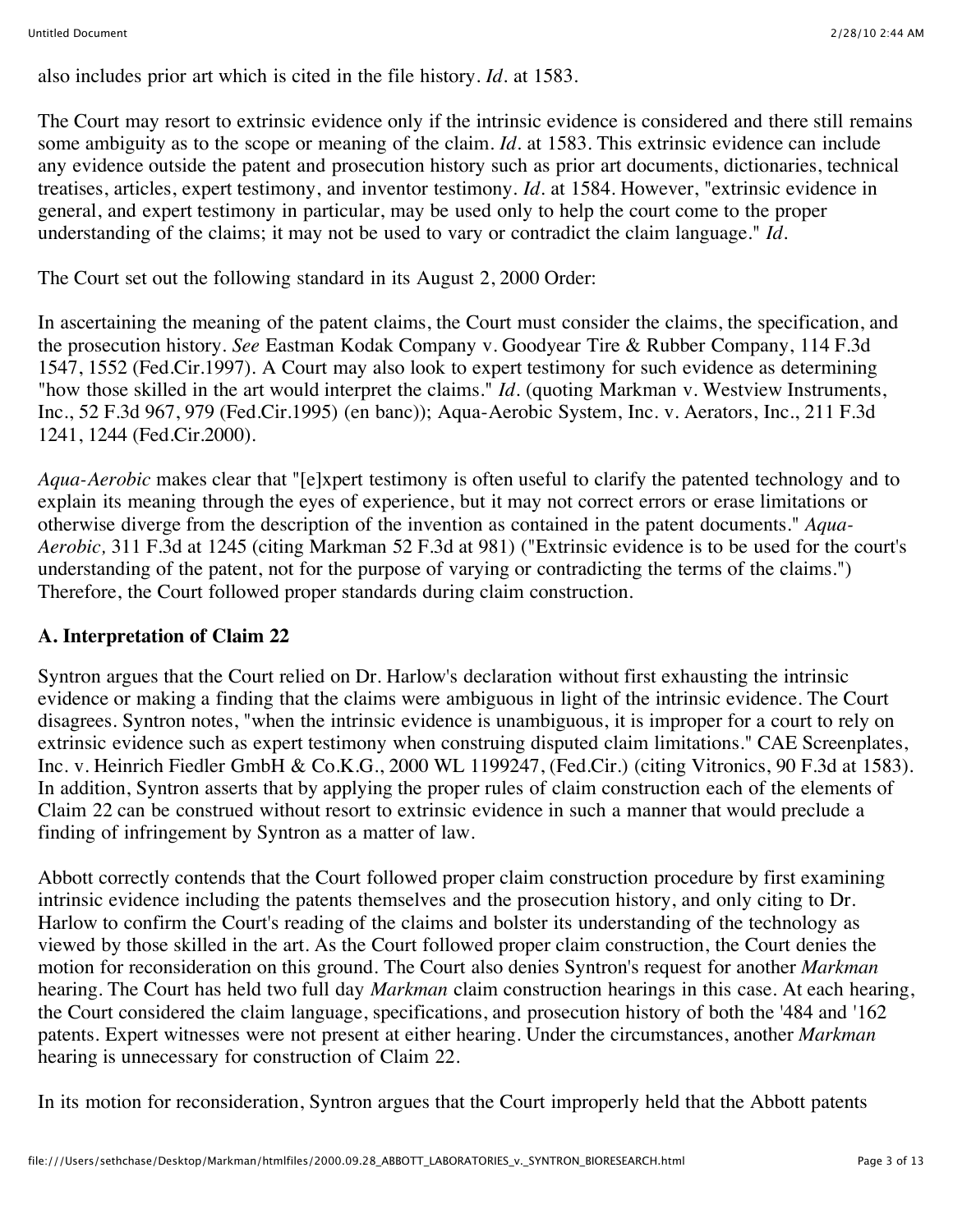cover both quantitative and qualitative assays. Syntron also argues that the Court misconstrued three terms from Claim 22: predetermined amount; zone; and diffusively bound labeled antibody. The Court will address each of Syntron's claim construction arguments.

### **1. Qualitative vs. Qualitative Assay**

Syntron argues that its products do not infringe Abbott's patents because they are qualitative, measuring whether an analyte is simply present in a test liquid, rather than quantitative, measuring the amount of analyte present in the sample. Syntron claims that the claim language, specification, and prosecution history prove that the patents are limited to quantitative assays.

#### **a.** *Claim Language:*

Syntron argues that the claim language make clear that Abbott's patents cover only quantitative assays because the requirement of a "predetermined amount" of reactant is necessary for quantitative assays. Syntron also argues that Claim 22 can only cover quantitative assays, because the patent defines "analyte" to mean "any chemical moiety which is to be measured quantitatively." ('162 patent, Col. 3, Ins. 19-21). Substituting this definition into Claim 22, the preamble to Claim 22 reads, "a device for detecting the presence of a chemical moiety which is to be measured quantitatively in a carrier liquid ..." Finally, Syntron claimed in oral argument that the term "presence" as used throughout the patent is used in a quantitative context, rather than qualitative.

Abbott contends that the plain reading of the claim language indicates that it is meant to cover qualitative analysis since it is designed to detect "the presence of an analyte." (See, e.g. '162 patent, col.2, ln. 43, col. 2, lns. 52-53, col. 8, ln. 26). Specifically, Claim 22 describes a device for "detecting the presence of an analyte." ( *Id.,* col. 17, ln. 16). In addition, Abbott notes that if the inventors wished to limit the claims to quantitative assays they would have done so, since they did in Claim 20 of the '484 patent. The plain and ordinary meaning of the words would suggest that "method for quantitative analysis of an analyte" (from Claim 20) means something different than "detecting the presence" (from Claim 22). The plain language of the claim demonstrates that Claim 22 covers devices that indicate the presence of an analyte as well as those that give a quantitative reading. Therefore, the patent covers qualitative and quantitative devices.

## **b.** *Specifications:*

Syntron cites to five places in the specifications that refer to "quantitative" analysis. For example, the Field of Invention says that the invention "is in the field of quantitative chemical analysis, and is particularly useful in the detection and analysis of small amounts of chemical substance." ('162 patent, col. 1, lns. 10- 13). However, this sentence incorporates qualitative assays since it also refers to the detection of a chemical substance. The specifications note that the patents and publications referenced in the patent cover tests for both the quantity and presence of an analyte. ('162 patent, col. 8, lns. 18-22).

As noted above, "not everything expressed in the specification must be read into all the claims." Sjolund v. Musland, 847 F.2d 1573, 1581-82 (Fed.Cir.1988) (quoting Raytheon Co. v. Roper Corp ., 724 F.2d 951, 957 (Fed.Cir.1983)). Since Claim 22 does not specifically refer to "a quantitative analysis," it is not necessary to read this limitation into the claim.

#### **c.** *Prosecution History:*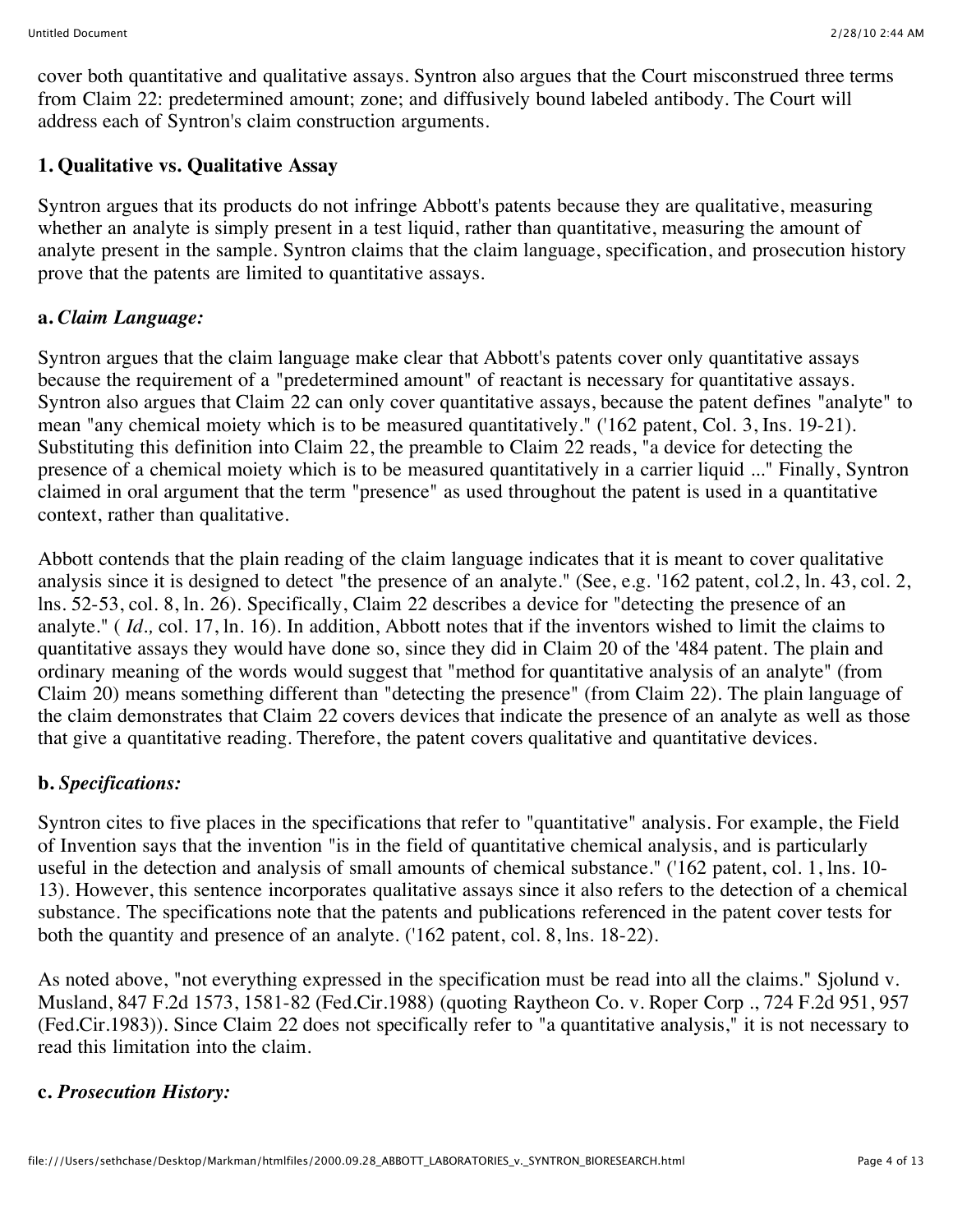Syntron argues that the prosecution history of the '484 patent shows that the applicants repeatedly argued that the assays for the invention are quantitative to overcome prior art cited by the Examiner. Abbott contends that the Court properly considered the prosecution history in the construction of the claims.

Arguments made during the prosecution history of the '484 patent limit the interpretation of the claim terms to exclude any interpretation that was disclaimed during prosecution. Southwall Techs., Inc. v. Cardinal IG Co., 54 F.3d 1570, 1576 (Fed.Cir.1995). Prosecution history serves an estoppel function when claim language is changed or amended to distinguish the patent. *Id.* Arguments made in the prosecution of the '484 patent also limit the scope for the claims in the '162 patent. "When multiple patents derive from the same initial application, the prosecution history regarding a claim limitation in any patent that has issued applies with equal force to subsequently issued patents that contain the same claim limitation." Elkay Mfg. Co. v. Ebco Mfg. Co., 192 F.3d 973, 980 (Fed.Cir.1999); *See also,* Jonsson v. The Stanley Works, 903 F.2d 812, 817-818 (Fed.Cir.1990) (holding that when two patents issued from continuation-in-part applications derived from one original application, the prosecution history of a claim limitation in the first patent to issue was properly applied to the same claim limitation in the second patent to issue).

The prosecution history indicates that Abbott distinguished the Deutsch Patent, U.S. Patent No. 4,094,647 on the grounds that Deutsch only had a single zone provided to determine the presence of an analyte and required an extra detection step. (Prosecution History of '484 patent at 390). In addition, Abbott distinguished the Bauman patent, U.S. Patent No. 4,425,438, on the grounds that it was a two-step device rather than the proposed single step device. Abbott also noted, "the instant invention provide[s] the unique method of quantitatively determining the amount of an analyte utilizing a reaction that occurs along the length of a column or other possible, solid medium." (Prosecution History of '484 patent at 421).

Although Abbott noted the quantitative applications of its device during patent prosecution, Abbott distinguished the prior art by comparing its one step detection process with the two step detection explained in the Deutsch and Bauman patents. Abbott did not change or amend its claim language in response to prior art references by the Patent Examiner. Consequently, prosecution history estoppel does not apply. Therefore, the prosecution history does not support Syntron's interpretation of the claim language at issue.

#### **d.** *Extrinsic Evidence:*

Syntron argues that use of extrinsic evidence is improper since the intrinsic record makes clear that Claim 22 only includes quantitative assays. This is factually incorrect. The intrinsic evidence makes references to "detecting the presence of an analyte." (See, e.g., '162 patent, col. 17, ln. 16, col. 2, ln. 43, col. 2, lns. 52-53, col. 8, ln. 26). However, extrinsic evidence can not be used to contradict or vary claim terms but only to clarify ambiguity. In the Order under reconsideration, the Court noted that Dr. Harlow agreed with the proposition that any test which examines the quantity of a substance must necessarily indicate the presence of the substance. (Order at 17). The Court did not rely on Dr. Harlow's testimony to contradict or vary claim terms. Rather, the Court noted that the understanding of one of ordinary skill in the field confirmed its reading of the claim wording.

In conclusion, the Court followed proper claim construction in its original order. After engaging in a thorough re-analysis of the issue, the Court concludes that Claim 22 covers both qualitative and quantitative assays.

#### **2.** *"Predetermined amount"*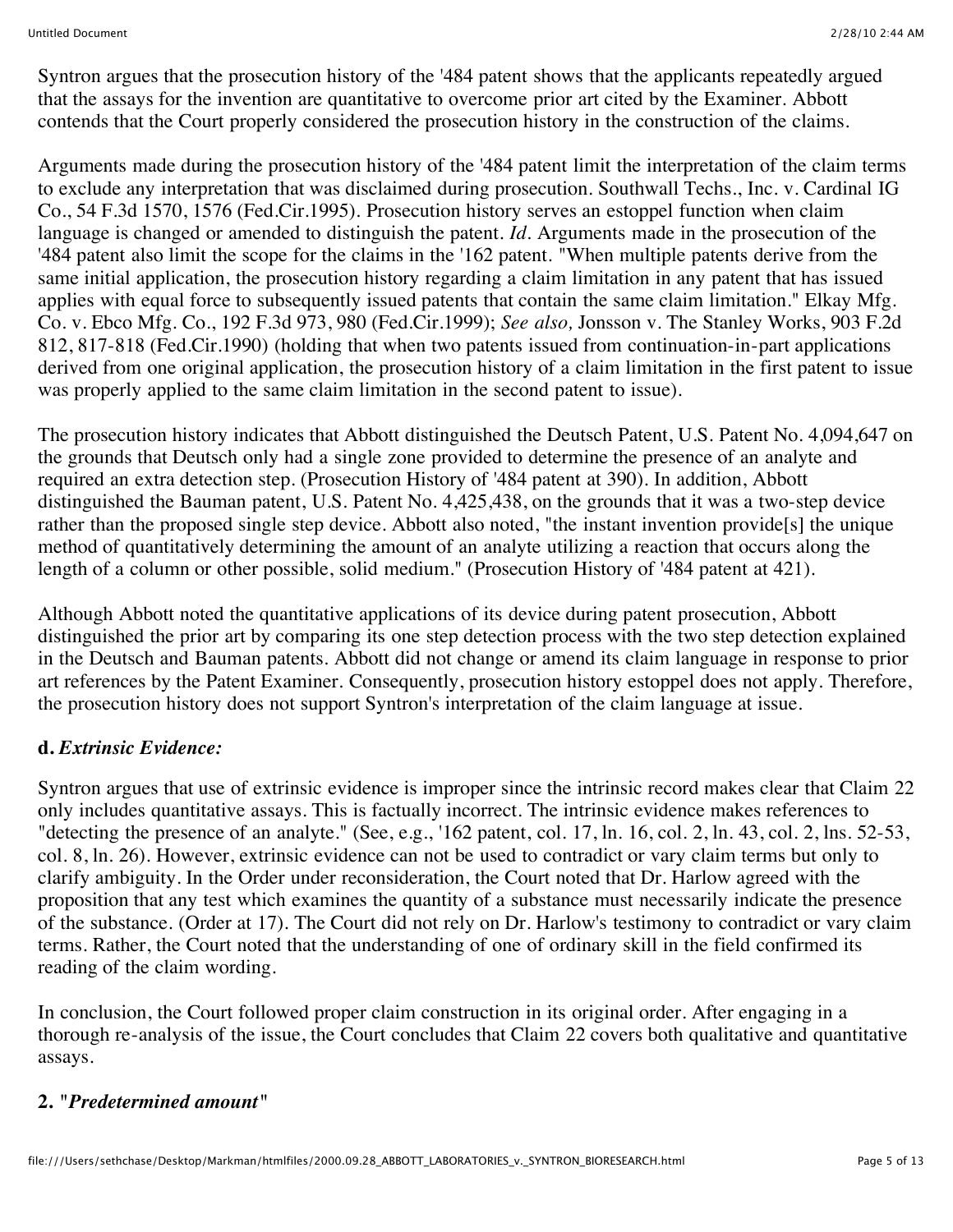As part of its argument that the Abbott patents are directed to quantitative assays only, Syntron raises a claim construction issue as to the proper meaning of "predetermined amount." The Court found that the ordinary meaning of "predetermined" is determined beforehand or settled in advance. (Order at 20). Syntron asserts that the Court improperly relied on extrinsic evidence, namely a dictionary definition, in reaching this conclusion. The Court disagrees.

The Court considered the words of the claim, "predetermined amount," and gave them their customary and ordinary meaning. The Court only noted the dictionary definition from Webster's New International Dictionary to confirm the plain language reading of the claim term, not to contradict or vary the claim terms. The Court properly construed the ordinary meaning of "predetermined amount" as an amount determined beforehand. Therefore, the Court denies the motion for reconsideration on claim construction of this term.

#### **3. Multiple Zones and Identical Reactant in Each Zone**

Syntron contends that the Court erred in two ways when interpreting the word "zone" in Claim 22:(1) it limited the term "zone" to include only "reactive zones" and (2) it limited the term "reactive zone" to exclude "control zones."

#### **a.** *Claim Language:*

The language of Claim 22 with respect to "zones" reads: "one or more zones spaced along said flow path, each zone having a predetermined amount of reactant bound to it which is specific for either the analyte or a chemical moiety which is itself the reaction product of the analyte with another chemical moiety." The Court incorrectly added the word "reaction" in brackets in front of "zone" in its Order. (Order at 18). The Court grants Syntron's motion for reconsideration on this term and construes the word "zone" as it appears in Claim 22.

In its motion for reconsideration on the "zone" issue, Syntron mixes its claim construction arguments and its infringement arguments. First, Syntron argues that its "control zone" is a "zone" for purposes of Claim 22. Next, Syntron claims that its "control zone" is a "reaction zone." Finally, Syntron notes that devices with multiple reaction zones must have identical reactant in each. Syntron argues that its devices do not infringe Abbott's patents because its "control zone" does not contain the same reactant as its "test zone."

At the hearing on this motion, Syntron presented another argument, namely that Court's previous construction of "zone" failed to take into account the qualifier "each." Syntron cited K-2 Corp. v. Salomon S.A, 191 F.3d 1356, 1363 (Fed.Cir.1999) for the proposition that the functional language that comes after a term is an additional limitation in the claim, not the sole definition of the term.

The plain language of the Claim 22 indicates that to be infringing, a "zone" must be spaced along the flow path, with a predetermined amount of reactant bound to it that is specific to the analyte. The Court agrees with Syntron that the word "zone" has some meaning in addition to its functional limitations. The plain language meaning of "zone" is a specific place distinct from the surrounding areas.

Syntron argues that "zone" includes both reaction zones and control zones. Neither the specification nor the prosecution history support this contention. Both sides have taken the position, at some point in these proceedings, that "zone" meant "reaction zone." (Mtn. for Sum. Judgment of Noninfringement at 12-13; Opp. Mtn. for Sum. Judgment of Noninfringement at 16-17). Syntron has argued that its "control zone" is also a "reaction zone." The Court does not find support for this argument.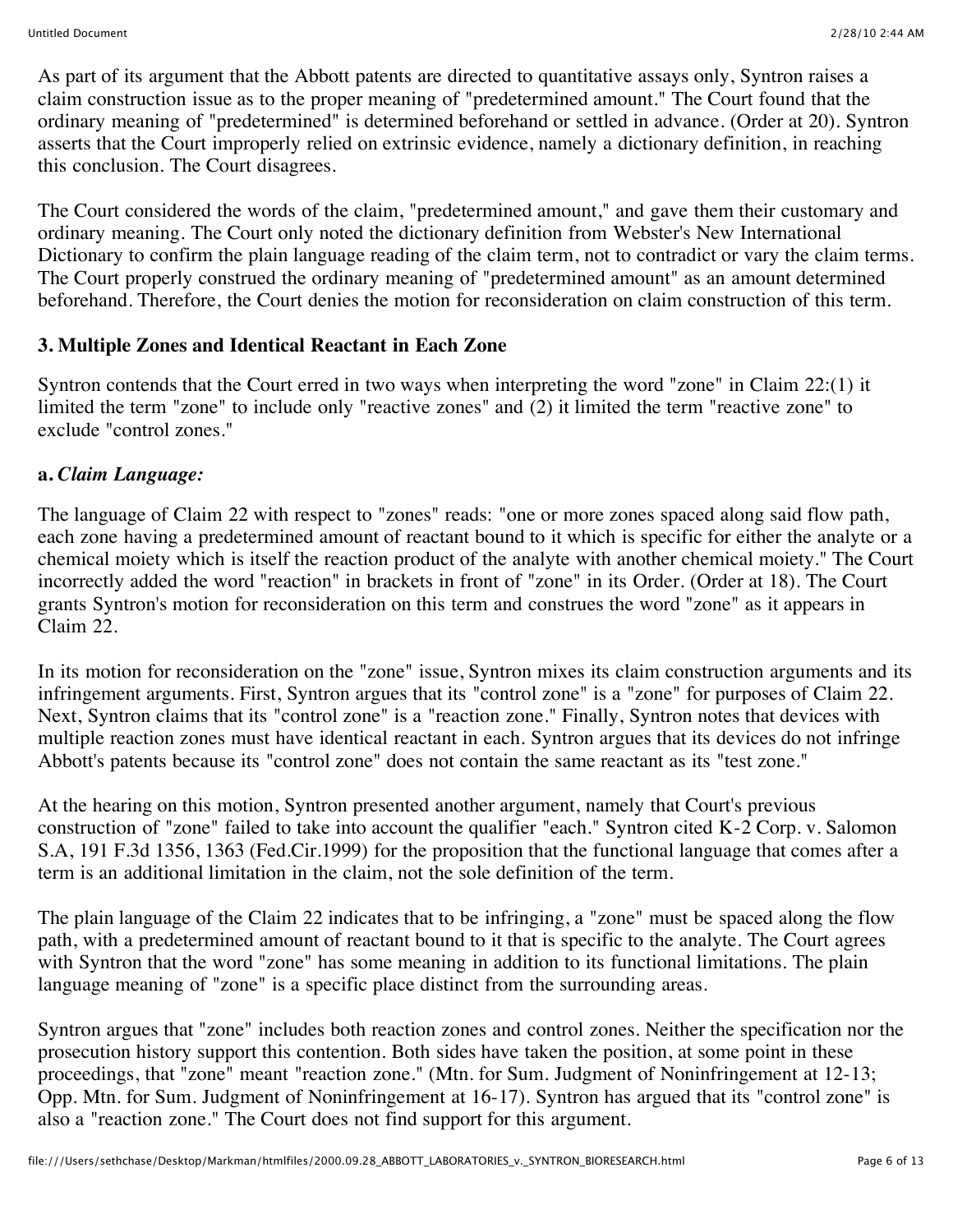#### **b.** *Specification:*

The specification uses the word "zone" interchangeably with "reaction zone." (See, e.g. '162 patent, Col. 2, lns. 4-5, 39-44, 61-62). The specifications also disclose that each "zone" or "reaction zone" contain identical reactant. However, the specification does not clarify whether Syntron's "control zones" are "zones" for the purposes of Claim 22.

### **c.** *Prosecution History:*

The prosecution history indicates that "reaction zones" each contain identical reactant. (Prosecution History of '484 patent at 463). Syntron argues that the prosecution history also indicates that a "control zone" is a "reaction zone." "Each reactive zone contains bound reactant. A clear distinction can be made, however, between those reactive zones that serve as true detecting zones (where the presence of color indicates the presence of analyte) and those that serve a purpose other than the detection of analyte (e.g. as controls, or as sites for competitive reaction.)" (Syntron's Lodgments, Ex. 5, Prosecution History of '162 patent, at 179).

However, unlike Syntron's "control zone," where no reaction with the analyte takes place, the reaction zone that works as a control, referenced in the passage above, reacts with an analyte derivative. Thus, the "control zone" mentioned in the prosecution history contains the same reactant as the other "reaction zones" and functions in the same way as a "reaction zone." The parenthetical reference to a control is not evidence that what Syntron calls its "control zone" is a "zone."

#### **d.** *Extrinsic Evidence:*

The intrinsic evidence on the word "zone" makes clear that a control zone is not a reaction zone. In addition, the Court notes that Syntron's expert, Dr. David testified that, "[a] control zone is not a reaction zone ... if you require ... that it bind the analyte ... then it is not considered a reaction zone." (David Depo. at 138-139).

Therefore, the Court concludes that the proper claim construction of "zone" is a place, distinct from the surrounding area. In addition, the term "zone" is further limited by the functional language that follows the term: "each zone having a predetermined amount of a reactant bound to it which is specific for either the analyte or a chemical moiety which is itself the reaction product of the analyte with another chemical moiety." K-2 Corp. 191 F.3d at 1363. Thus, a "zone" is a specific place which is spaced along the flow path, with a predetermined amount of reactant bound to it that is specific to the analyte. Syntron's test zone fits this description.

## **4. "Diffusively Bound Labeled Antibody"**

Syntron contends that the court misinterpreted the phrase "diffusively bound" when it found that the term does not require that the labeled antibody mix with the analyte solution on a molecular level but rather that the labeled antibody be capable of separating from the solid medium and flowing through the remaining portion of the medium. In response, Abbott contends that this term received extensive consideration in both the prior hearing and motions and that the Court did not commit clear error.

If "diffusively bound" is construed as requiring combination at the molecular level, Syntron argues that its colloidal gold labels would not meet this definition. The colloidal gold particulate labels do not dissolve into the test solution, but rather are suspended in the liquid and pushed "downstream" to the reaction zone by the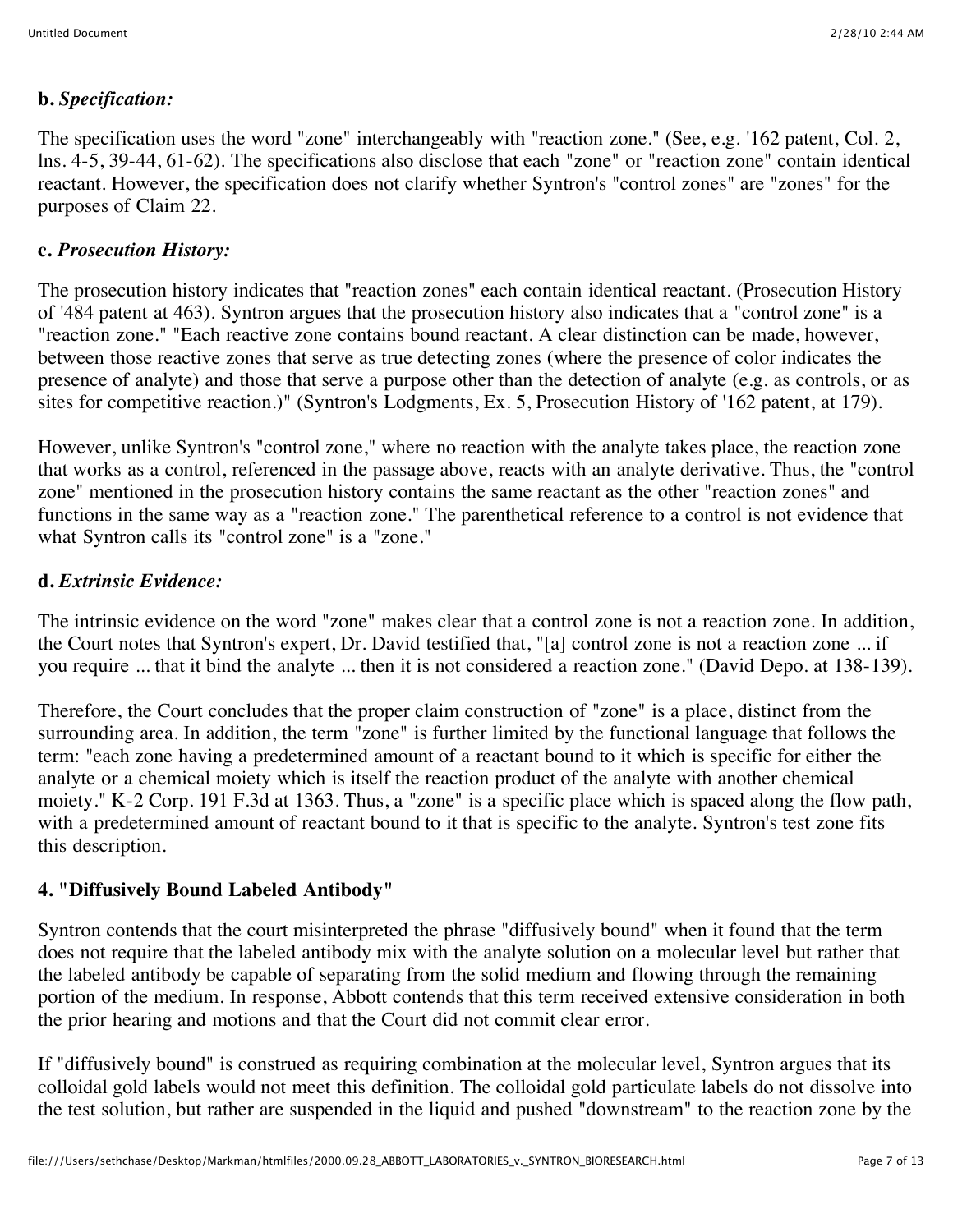physical force of the liquid. Labels that are dissolved in the solution move "downstream" to the reaction zone because there is a lower concentration of dissolved labeled antibodies in the reaction zone.

The Court, in reaching its previous determination, looked at the language of the claim, the prosecution history and then verified its reading with expert testimony.

### **a.** *Claim Language:*

Syntron argues that the plain language of the claim makes clear that "diffusively bound" can not merely mean "being capable of flow along the flow path" because that is a separate limitation of the term. ('162 patent, Claim 22, col. 17, lns. 21-24, "a diffusively bound labeled antibody specific for the analyte or a chemical moiety which is itself the reaction product of the analyte with another chemical moiety, said antibody being capable of flow along the flow path").

The Court noted in its Order that "the patent history of the '162 patent indicates that 'diffusively bound' does not only mean 'capable of flow along the flow path." ' (Order at 12). Instead, the Court found that "diffusively bound" includes the concept of starting on the test strip, being capable of detaching from the solid medium, and being capable of flow along the remaining portions of the test strip. ( *Id.* at 14). Therefore, the Court followed proper claim construction principles.

Syntron argues that "diffusively" is an adverb modifying "bound" and thus describes how a labeled antibody is bound to the solid medium. Syntron contends that the plain meaning of diffusing is dissolving or otherwise combining on molecular level. Syntron also notes that antibodies with particulate labels, like colloidal gold, do not dissolve into the solution "but are rather suspended-analogous to pebbles being washed down a stream."

Abbott agrees that diffusively modifies bound, rather than flow. Abbott argues that the distinctions Syntron draws between movement of the labeled antibodies by diffusion and movement by the physical force of water pushing may be relevant in a discussion of flow but not of "bound." Abbott contends that the ordinary meaning of diffusion means "spread out" or "movement."

The Court is not persuaded that "diffusively bound" means bound in such a way that the labeled antibody dissolves and combines at the molecular level with the test liquid as it is lifted from the solid medium. The Court finds that the better construction of "diffusively bound" is bound to the solid medium in such a way that the labeled antibody is capable of detaching from the medium, spreading out and moving along the test strip.

## **b.** *Specifications:*

Syntron notes that the specifications provide several examples of reactants dissolved in the solution before it is added to the device or it is placed or dried on part of the device and then dissolved by the test liquid. ('162 patent, col. 12, lns. 6-25, col. 13, lns. 6-15, col. 14, lns. 51-63). The language in each of these descriptions illustrates the idea of a reactant, attached to a solid medium before the test begins, that detaches when it comes into contact with the test liquid and flows along the test strip.

## **c.** *Prosecution History:*

The Patent Examiner suggested the term "diffusively bound" to distinguish Abbott's patent from prior art.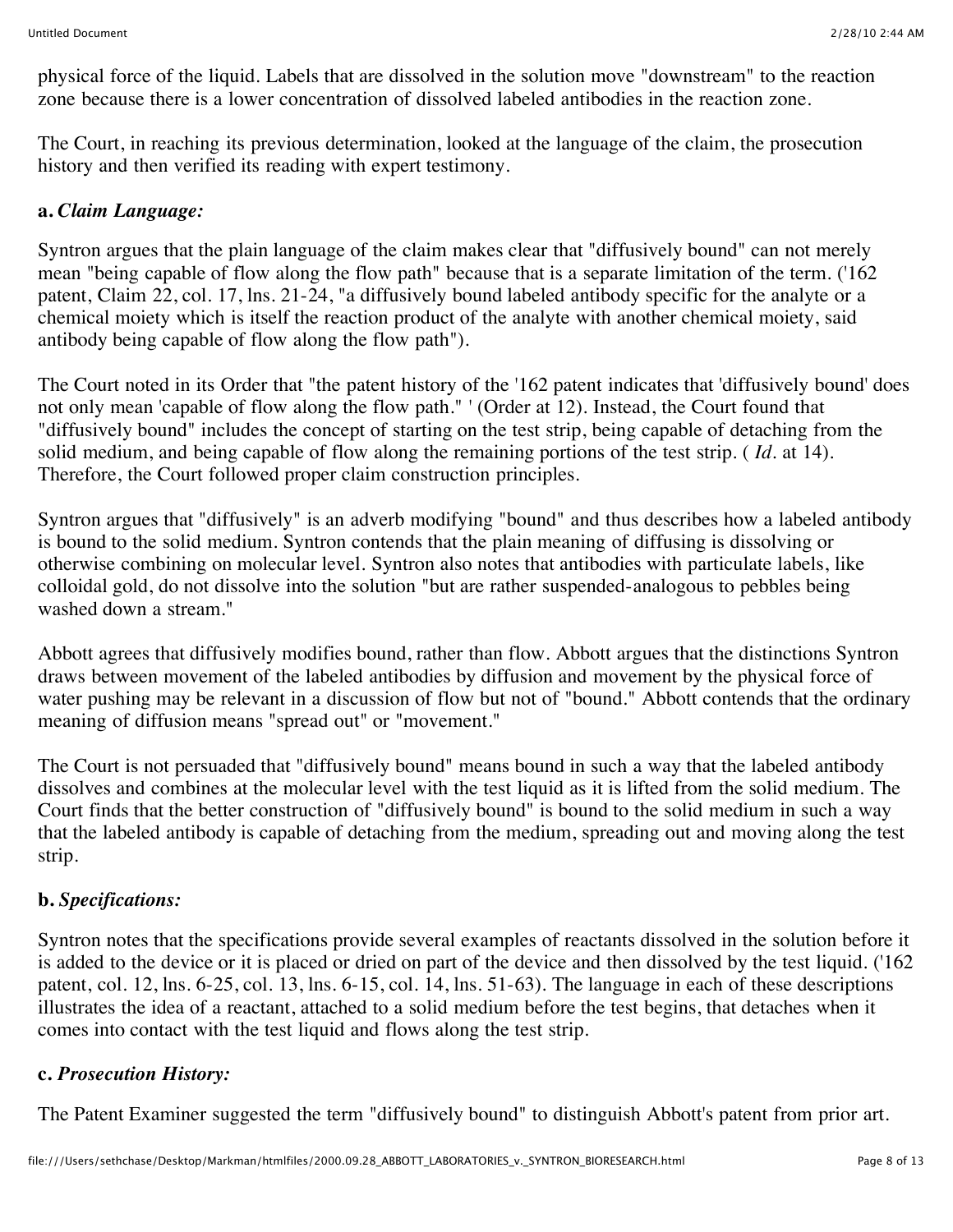While, the prosecution history does not make reference to the specific definition of "diffusively bound," the Patent Examiner was concerned about when and where the labeled antibody was placed on the test strip, not the chemical or molecular way in which the antibody flowed along the strip. (Abbott's Lodgements, Ex. FF, Prosecution history of '162 at 616.) FN1

FN1. The Court notes that it attributed a statement to the Examiner in its Order that was made by Abbott in response to the Examiner's rejection of the claims. (Order at 12). In response to the Examiner's objections, Abbott argued that, "[t]he diffusively bound antibody of the present claims is already positioned *along the flow path* at the time of use. The 'order' in which the analyte and the diffusively bound antibody are provided is therefore clear." (emphasis in original). Abbott's statement addresses the Examiner's concern of when and where the labeled antibody is placed on the test strip.

#### **d.** *Extrinsic Evidence:*

In support of its contention that "diffusively bound" means capable of dissolving or otherwise combining on a molecular level with the carrier liquid, Syntron points to the testimony of Drs. David and Harlow. Both experts testified that "diffusion" occurs at the molecular level. (Harlow Depo. at 69, David Decl. In Opposition to Abbott's Motion for Summary Judgment of Infringement at 5).

In addition, Syntron notes a technical dictionary definition of diffusion: "the natural tendency of molecules to move out of areas of high concentration into areas of low concentration until a solution or gas has a uniform concentration of the molecules." (Biotech Life Science Dictionary, Comer Decl. Ex. 2).

The Court notes that the term diffusion can mean the movement of molecules from areas of high concentration to areas of low concentration. However, the first definition of diffusion in the Webester's Third New International Dictionary is "the action of diffusing ... spreading, dispersion." (Webster's New International Dictionary 631 (3d ed.1981) (unabridged).FN2 The verb diffuse means to "spread out, pour out, scatter" ( *Id.*).

FN2. The term "diffusively" is listed in the dictionary as the adverb of "diffusive." The word "diffusive" has three definitions-"having the quality of diffusing," "tending to diffuse," and "characterized by diffusion." (Order at 14).

In its motion for reconsideration, Syntron noted the existence of the Campbell patent, U.S. Patent No. 4,703,017, which covers a test using particulate labels like colloidal gold. Syntron has a license on the Campbell patent. However, a patent on an improvement carries no right to practice the invention in violation of the rights of the owner of the patent on the basic invention. Fiskars, Inc. v. Hunt Manufacturing Co., 221 F.3d 1318, 1324 (Fed.Cir.2000) (citing Atlas Powder Co. v. E.I. du Pont De Nemours & Co., 750 F.2d 1569, 1580 (Fed.Cir.1984) ("[W]here defendant has appropriated the material features of the patent in suit, infringement will be found 'even when those features have been supplemented and modified to such an extent that the defendant may be entitled to a patent for the improvement" ') (citations omitted)).

The Court concludes that the ordinary and plain meaning of "diffusively" is having the ability to spread out and move freely. Accordingly, the colloidal gold labeled antibodies are "diffusively bound labeled antibodies specific for the analyte ... said antibody being capable of flow along the flow path."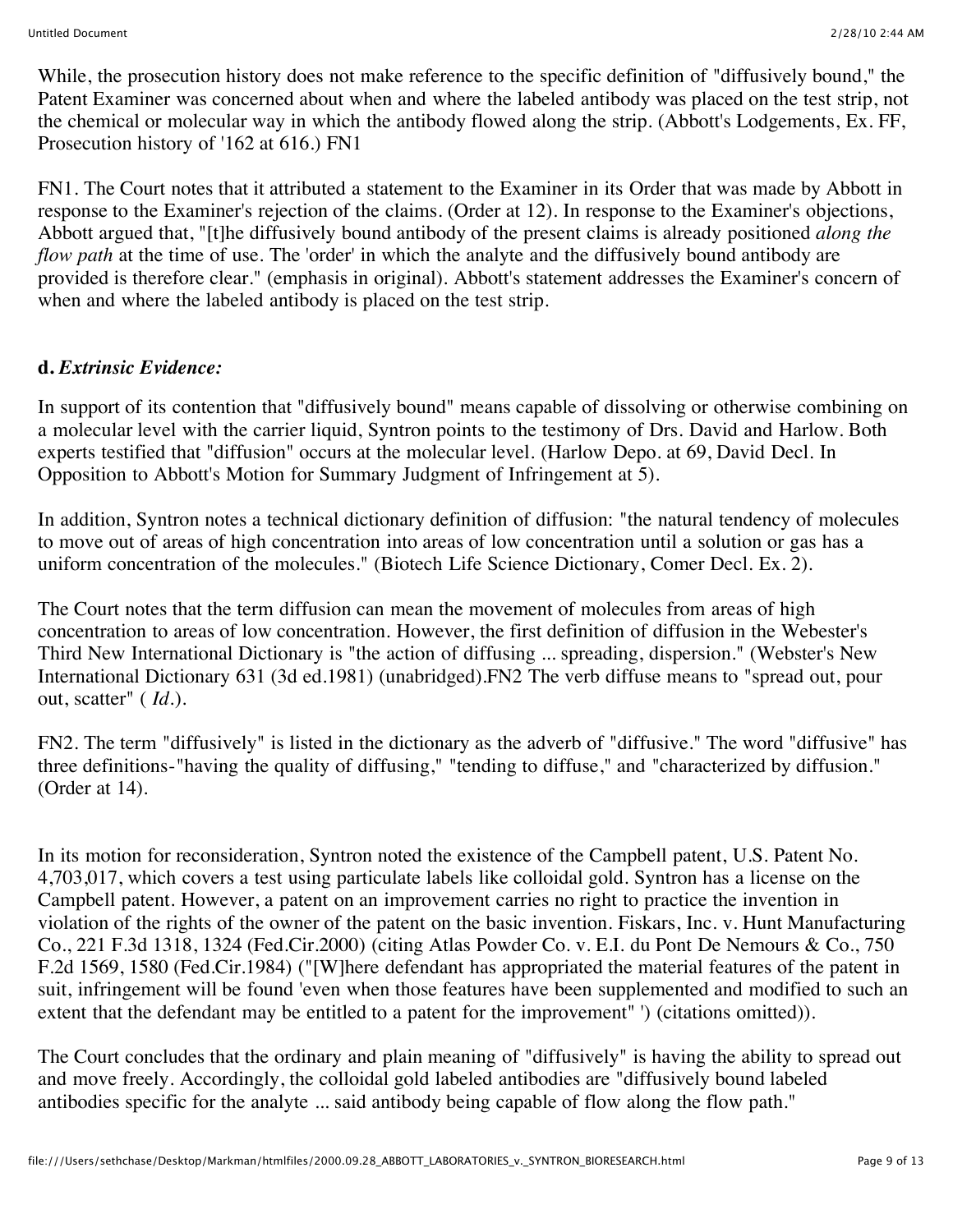Syntron has failed to show clear error or manifest injustice with respect to claim construction. After considering the motion for reconsideration, the Court concludes: (1) Abbott's patents cover qualitative assays; (2) "predetermined amount" means amount determined beforehand; (3) "zone" means specific place distinct from the surrounding area with the further limitation that it must be spaced along the flow path, with a predetermined amount of reactant bound to it which is specific for the analyte; (4) "diffusively bound labeled antibody" means a labeled antibody bound to the solid medium in such a way that it is capable of detaching from the medium, spreading out, and moving along the test strip. Therefore, the Court denies the motion for reconsideration of the claim construction.

### **III. Infringement**

Summary judgment is appropriate in a patent infringement case. Warner-Jenkinson Co. Inc. v. Hilton Davis Chemical Co., 520 U.S. 17, 39 (1997); Avia Group Int'l, Inc. v. L.A. Gear California, Inc ., 853 F.2d 1557, 1561 (Fed.Cir.1988). A motion for summary judgment shall be granted where "there is no genuine issue as to any material fact and ... the moving party is entitled to judgment as a matter of law." Fed.R.Civ.P. 56(c); *see also* British Airways Bd. v. Boeing Co., 585 F.2d 946, 951 (9th Cir.1978), *cert. den.,* 440 U.S. 981 (1979). A fact is "material" only if its resolution will affect the outcome of the lawsuit. Anderson v. Liberty Lobby, Inc., 477 U.S. 242, 248 (1986). A dispute about a material fact is "genuine" only if "the evidence is such that a reasonable jury could return a verdict for the nonmoving party." *Id.*

The moving party has the initial burden of demonstrating that summary judgment is proper. Adickes v. S.H. Kress & Co., 398 U.S. 144, 157 (1970). If the moving party meets this initial burden of production, then the burden shifts to the nonmoving party to show that summary judgment is not appropriate. Celotex Corp. v. Catrett, 477 U.S. 317, 324 (1986). The inferences to be drawn from the underlying facts must be viewed in the light most favorable to the nonmoving party. Anderson, 477 U.S. at 255.

In its previous Order, the Court granted summary judgment to Abbott on infringement and denied summary judgment to Syntron on noninfringement. In its motion for reconsideration, Syntron argues that the Court improperly granted summary judgment on infringement because its devices do not infringe each limitation of claim 22. Specifically, Syntron argues that its devices do not contain "a liquid permeable solid medium" as construed by the Court during claim construction.

The Court construed the phrase "a liquid permeable solid medium" to mean liquid permeable unitary solid medium. (Order at 22). Syntron argues that its devices do not have a "unitary solid medium" and that the Court incorrectly applied the doctrine of equivalents to find infringement of this requirement. Ordinarily, determination of infringement, whether literal or under the doctrine of equivalents, is a question of fact for the jury. Tate Access Floors, Inc. v. Maxcess Tech., Inc., 222 F.3d 958 (Fed.Cir.2000). Summary judgment is proper "if the pleadings, depositions, answers to interrogatories, and admissions on file, together with the affidavits, if any, show that there is no genuine issue as to any material fact and that the moving party is entitled to a judgment as a matter of law." Fed.R.Civ.P. 56(c); Voice Techs. Group. Inc. v. VMC Sys., Inc., 164 F.3d 605, 612 (Fed.Cir.1999); Bai v. L & L Wings, Inc., 160 F.3d 1350, 1353 (Fed.Cir.1998). "Thus, a literal infringement issue is properly decided upon summary judgment when no genuine issue of material fact exists, in particular, when no reasonable jury could find that every limitation recited in the properly construed claim either is or is not found in the accused device." *Id.* In addition, a claim of infringement under the doctrine of equivalents may be decided on summary judgment. *Id.*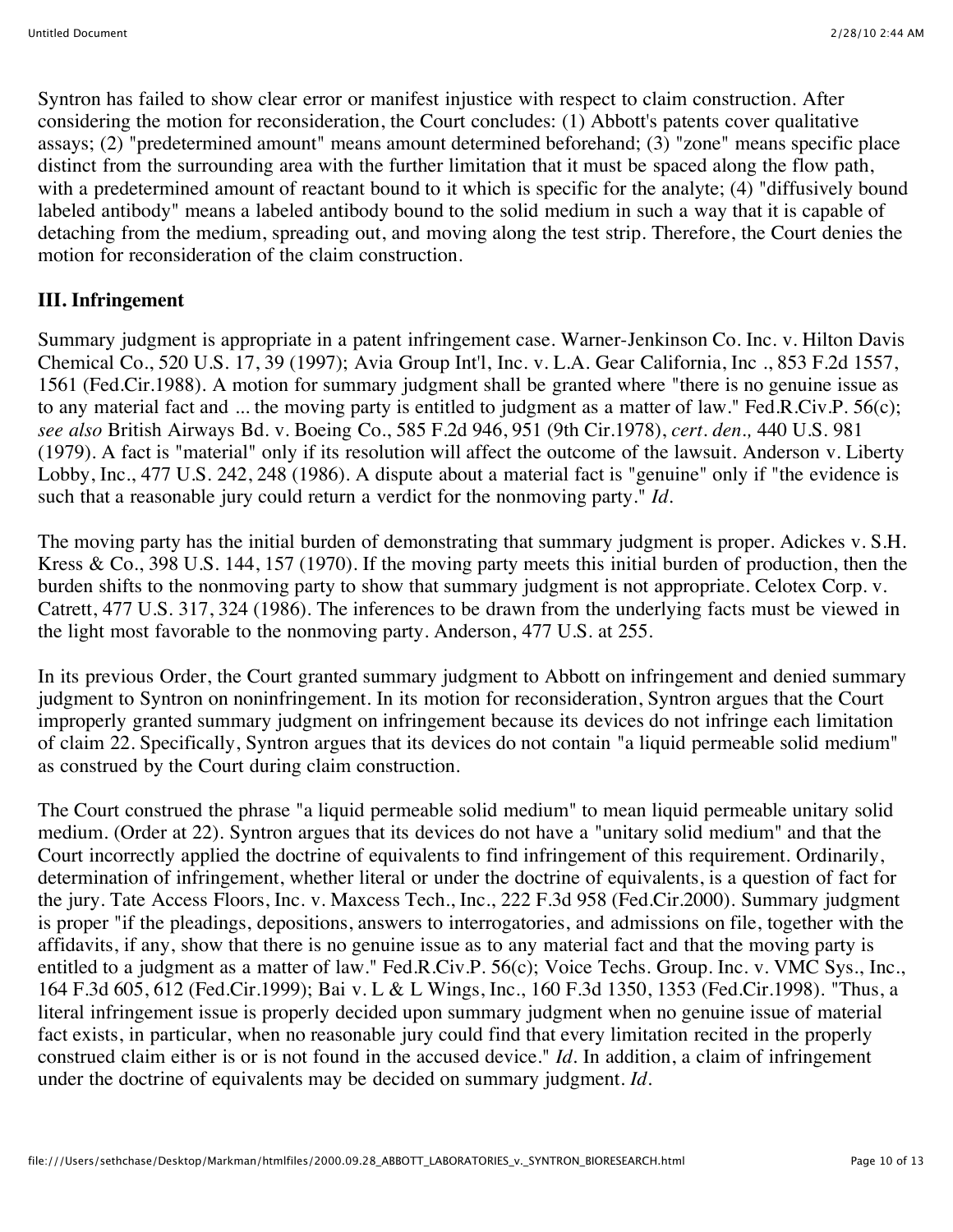The Court noted in its Order that Syntron presented no evidence explaining its use of a two media device but found that Syntron's device works in the same manner as the device described in the Abbott patents. (Order at 23). The Court found literal infringement based on the testimony of Syntron's president, Dr. Lee. ( *Id.*) The Court acknowledges, however, that the reference to the doctrine of equivalents should be clarified.

In its motion for reconsideration, Syntron has submitted declarations from Dr. David and Dr. Lee that describe more fully the construction and operation of Syntron's devices and how they are distinguishable from Abbott's patent. (David Decl. In Support of Motion for Reconsideration, para.para. 8-10; Lee Decl. In Support of Motion for Reconsideration, para.para. 7-11). Syntron uses two media in its device. The colloidal gold antibody is placed on a glass fiber fabric and the unlabeled antibody is placed on a nitrocellulose strip. The two media have different physical properties. ( *Id.*) During testing, Syntron found that the colloidal gold labeled antibody cannot be resuspended and cannot migrate from the labeled zone to the test zone to generate a detectable signal on a single medium. Thus, the company developed the dual media design. (Lee Decl. para. 7). "Literal infringement of a claim requires that every limitation recited in the claim appear in the accused device, i.e., that the properly construed claim reads on the accused device exactly." Amhil Enters., Ltd. v. Wawa, Inc., 81 F.3d 1554, 1562 (Fed.Cir.1996). On reconsideration, the Court concludes that Syntron has raised a triable issue of fact for the jury on literal infringement and under the doctrine of equivalents.

Syntron argues that its dual media device does not infringe under the doctrine of equivalents. "[A]pplication of the doctrine of equivalents rests on the substantiality of the differences between the claimed and accused products or processes, assessed according to an objective standard. In applying the doctrine of equivalents, it is often enough to assess whether the claimed and accused products or processes include substantially the same function, way, and result." Hilton Davis Chemical Co. v. Warner-Jenkinson Co., Inc., 62 F.3d 1512, 1518 (Fed.Cir.1995). Typically the trier of fact makes such an assessment, but infringement by equivalence may be found on summary judgment. Bai, 160 F.3d at 1353.

Syntron's dual media device clearly serves the same function as those described in Abbott's patents. The function of the medium in the patents is to provide a flow path for the test solution and a place for the reaction to occur. Syntron argues that the critical issue is whether Syntron's devices achieve the supporting function in the same "way." Syntron has presented evidence that its devices do not function in the same way as those in Abbott's patents. (Lee Decl. para. 8). The glass fiber fabric (which holds the colloidal gold labeled antibodies) and nitrocellulose strip (where the capture antibody is located) are separate media made of different materials that were chosen for their unique physical properties. Syntron also notes that the switch from a single medium to a dual media is significant because it simplifies the development and manufacture process and decreases the production costs of the immunoassay devices. ( *Id.*)

Abbott argues that the record contains sufficient undisputed evidence to support a finding of infringement by equivalents. Abbott contends that the specification shows various equivalent ways the flow path can be defined, including ways that make use of different materials to form, in combination, a "liquid permeable solid medium ." Specifically, Abbott points to examples in the specifications which use alternating pieces of filter paper, a cotton wick and filter paper, and alternating pieces of chromatography paper and microcrystalline cellulose. ('162 patent, col. 11, Ins. 13-17, col. 5, lns. 33-36, col. 14, Ins. 15-28). Nevertheless, Syntron has raised a triable issue of fact on equivalence of their dual media device to the device disclosed in Abbott's patents.

Syntron has presented sufficient evidence to create a triable issue of fact with regard to infringement of "a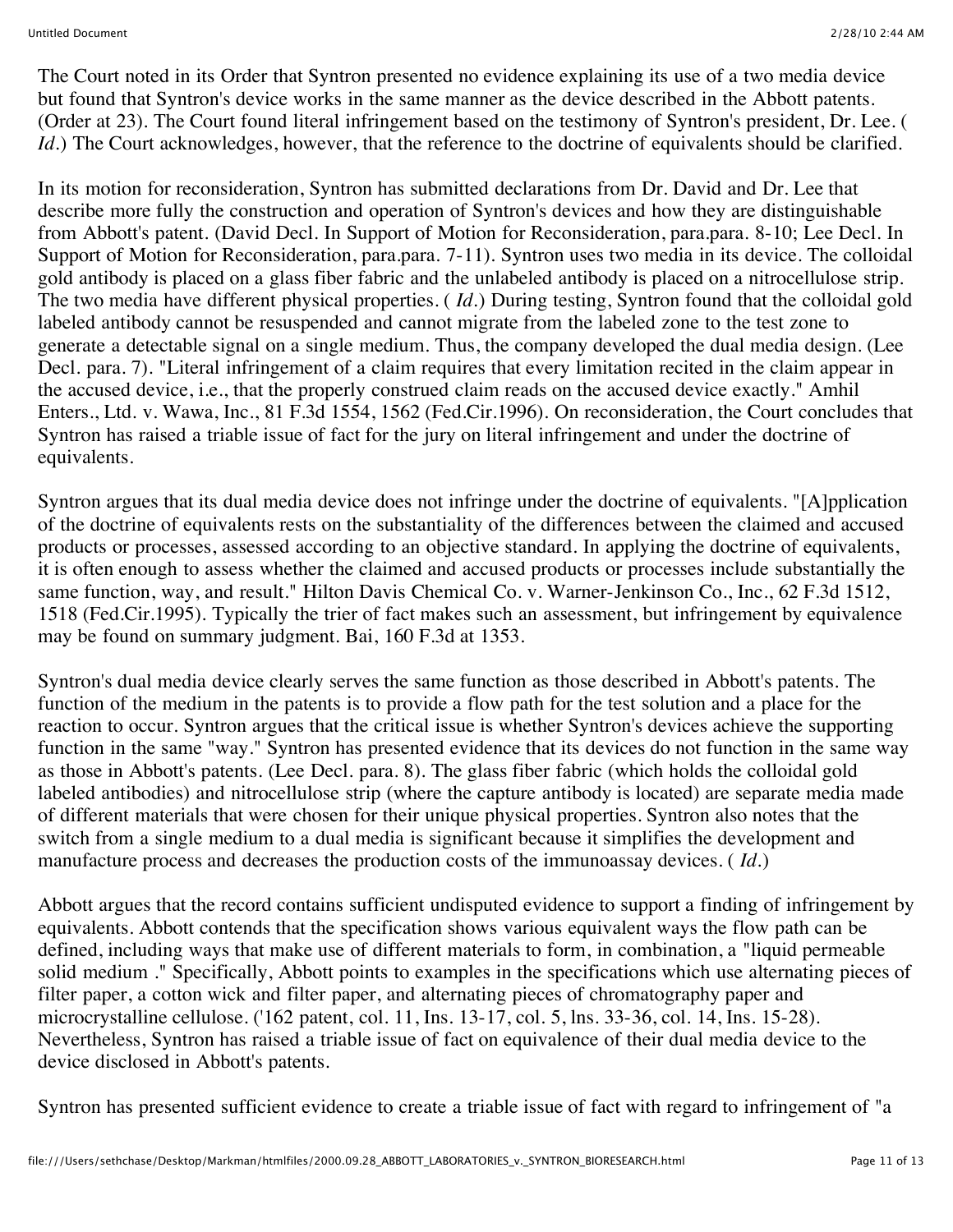liquid permeable solid medium" of claim 22. Therefore, the Court grants Syntron's motion for reconsideration with respect to infringement and modifies its order accordingly.

### **IV. Request for Clarification**

# **A. Validity**

Syntron requests clarification of the Court's Summary Judgment Order on the issue of Validity under 35 U.S.C. section 102. Abbott contends that the Court's order "eliminates Syntron's validity challenge in holding that there are no material issues of fact and that Syntron has 'failed to satisfy its burden of showing the invalidity of Abbott's patents with clear and convincing evidence." ' Syntron contends that this misstates the Court's order and overstates Abbott's procedural status as to validity.

The Court did not *sua sponte* grant a motion that was not before the court, namely a motion by Abbott for summary judgment on the question of validity. By finding that Syntron was not entitled to summary judgment on invalidity, the Court did not find the converse, that Abbott is entitled to summary judgment on validity, when no motion was before the Court. *See,* Sohappy v. Hodel, 911 F.2d 1312, 1320 (9th Cir.1990) (declining to enter summary judgment in favor of opposing party when he has made no cross-motion under Rule 56).

# **B. Infringement**

Syntron also requests clarification as to infringement. The Court found infringement of Claim 22. (Order at 25). However, the Court has now determined that there is a triable issue of fact with regard to infringement of a "liquid permeable solid medium." Therefore, the Court declines to adopt Abbott's assertion that "[t]he Court's order granting summary judgment of infringement eliminates from trial any questions of infringement as to all asserted claims." The Court notes that Abbott has filed a Motion for Summary Adjudication of Issues of Infringement and Patent Validity. The hearing on this motion is to be held on October 16, 2000. Consequently, this issue is premature.

# **V. Request for Certification of Appeal**

In the alternative to reconsideration, Syntron requested certification for interlocutory appeal on the claim construction issues pursuant to 28 U.S.C. s. 1292(b). Section 1292(b) allows for an immediate appeal of a non-final order upon the consent of both the district court and the court of appeals. To certify the Order, the Court must find that it involves (i) a controlling question of law (ii) that involves a substantial ground for difference of opinion, (iii) the resolution of which by the court of appeals will materially advance the termination of the dispute. "While Congress did not specifically define what it meant by 'controlling,' the legislative history of 1292(b) indicates that this section was to be used only in exceptional situations in which allowing an interlocutory appeal would avoid protracted and expensive litigation ." In re Cement Antitrust Litigation, 673 F.2d 1020, 1026 (9th Cir.1982); Coopers & Lybrand v. Livesay, 437 U.S. 463, 475 (1972).

Claim construction is but one step in the infringement analysis. The Court has determined that there are material issues of fact sufficient to preclude a finding of summary judgement on infringement. Syntron has not presented evidence to show that claim construction in this case is a controlling question of law sufficient to justify the exceptional order of certification for interlocutory appeal. Therefore, the Court declines to certify for interlocutory appeal its Order denying Syntron's motions for summary judgment and granting